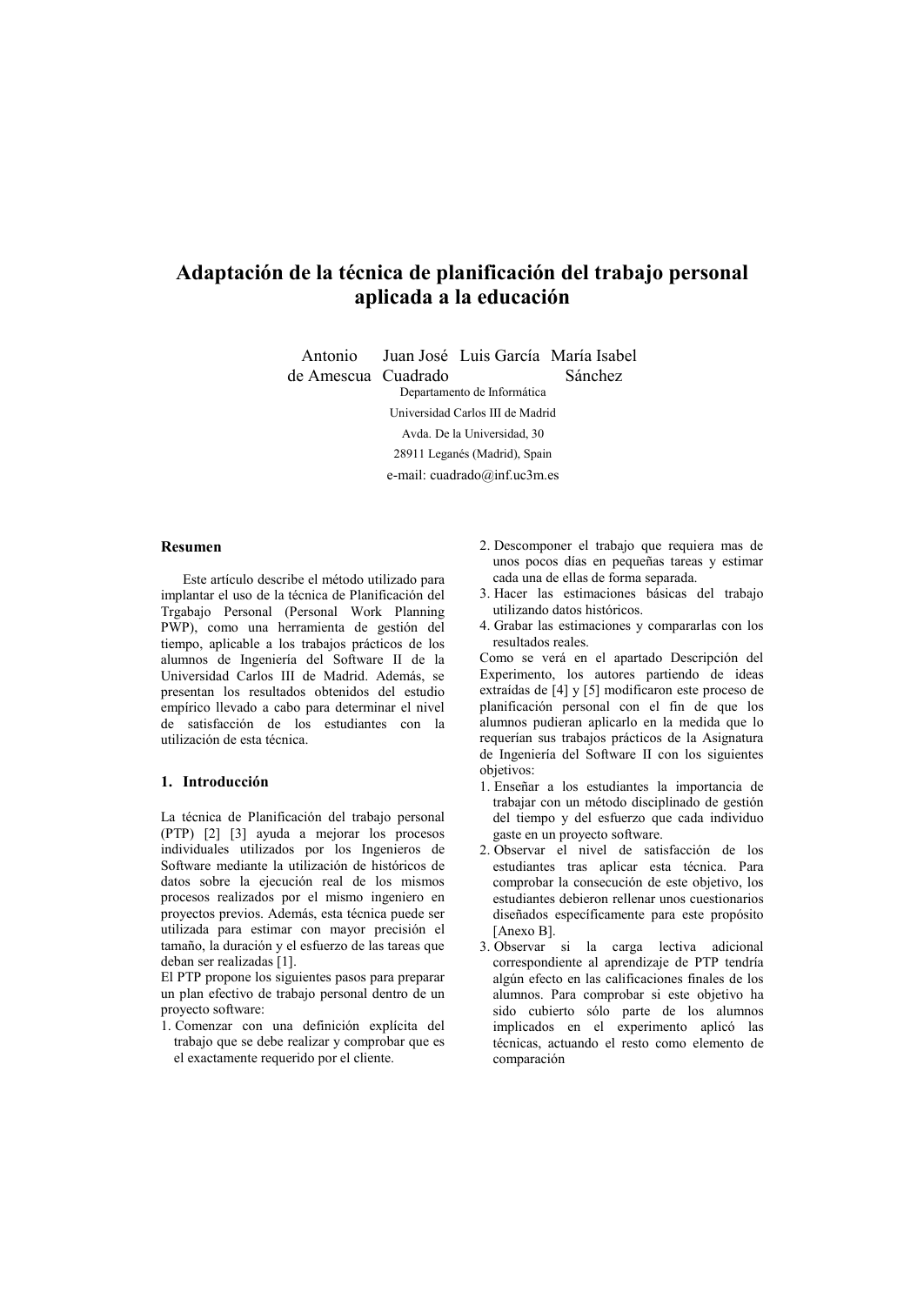#### 2. Descripción del Experimento

El experimento fue llevado a cabo por los estudiantes de Ingeniería del Software II de tercer curso de Ingeniería Técnica en Informática de Gestión. Esta asignatura abarca conceptos y técnicas de gestión de proyectos. El curso se imparte por la mañana y por la tarde, y los profesores decidieron llevar a cabo el experimento en el grupo de mañana, al cual se denominará grupo piloto, el grupo de la tarde se denominará grupo de control.

Todos los estudiantes de la asignatura fueron agrupados de tres en tres para llevar a cabo las prácticas. El grupo piloto contó con un total de 23 equipos y el grupo de control contó con un total de 18 equipos. Ambos grupos tuvieron que realizar la misma práctica, pero sólo el grupo piloto utilizó la técnica PTP.

Al comienzo del experimento los profesores proporcionaron a todos los alumnos las especificaciones del proyecto software objeto de la práctica y la dividieron en tareas de una semana de duración [Anexo A].

Para que los equipos del grupo piloto pudieran poner en práctica el PTP, se diseñaron unas tablas de registro diario y semanal de tiempo invertido en la realización de las tareas propuestas para la práctica. Estas tablas fueron implementadas en Excel y distribuidas a todos los equipos.

Los estudiantes tenían que rellenar la tabla de tareas con los tiempos que estimasen para la realización de las mismas antes de realizar las prácticas, esto es, sin tener ninguna experiencia previa. Esta tabla se enviaba semanalmente a los

profesores vía e-mail. Cada semana, durante las siguientes nueve semanas, y utilizando el conocimiento adquirido, cada equipo del grupo piloto, revisaba la planificación inicial y reasignaba tiempo a las tareas que no habían sido realizadas. Dicha tabla actualizada era enviada a los profesores

A través de la tabla de registro diario los equinos del grupo piloto indicaban el tiempo invertido en las prácticas. Dicha información era utilizada para completar la tabla de registro semanal. La información recogida en las tablas de registro diario y semanal eran en todos los casos tablas que contenían datos reales.

Al final del cuatrimestre el grupo piloto rellenó el cuestionario en el que reflejó la satisfacción de la técnica PTP. Para completar el experimento los profesores evaluaron los datos obtenidos.

# 3. Resultados

#### 3.1. Resultados obtenidos de las tablas de seguimiento

Después de completar las prácticas, los datos recogidos en las tablas de registro fueron analizados para identificar la evolución de las estimaciones de tiempo realizadas por los equipos del grupo piloto. El número final de equipos evaluados fueron 19 ya que 4 grupos habían remitido datos insuficientes o evidentemente erróneos. La relación entre el tiempo medio estimado y el tiempo real se muestra en la Tabla 1

| <b>SEMANA</b> |                             |                                |
|---------------|-----------------------------|--------------------------------|
|               | Tiempo Medio Estimado (TME) | <b>Tiempo Medio Real (TMR)</b> |
| Semana 1      | 12.17                       | 8,66                           |
| Semana 2      | 11,65                       | 9,16                           |
| Semana 3      | 14.10                       | 8,42                           |
| Semana 4      | 6,26                        | 8,05                           |
| Semana 5      | 9.91                        | 13,03                          |
| Semana 6      | 21,32                       | 7,91                           |
| Semana 7      | 7.97                        | 10,41                          |
| Semana 8      | 8.21                        | 10.28                          |

Tabla 1. Tiempo medio y tiempo real para los 19 grupos evaluados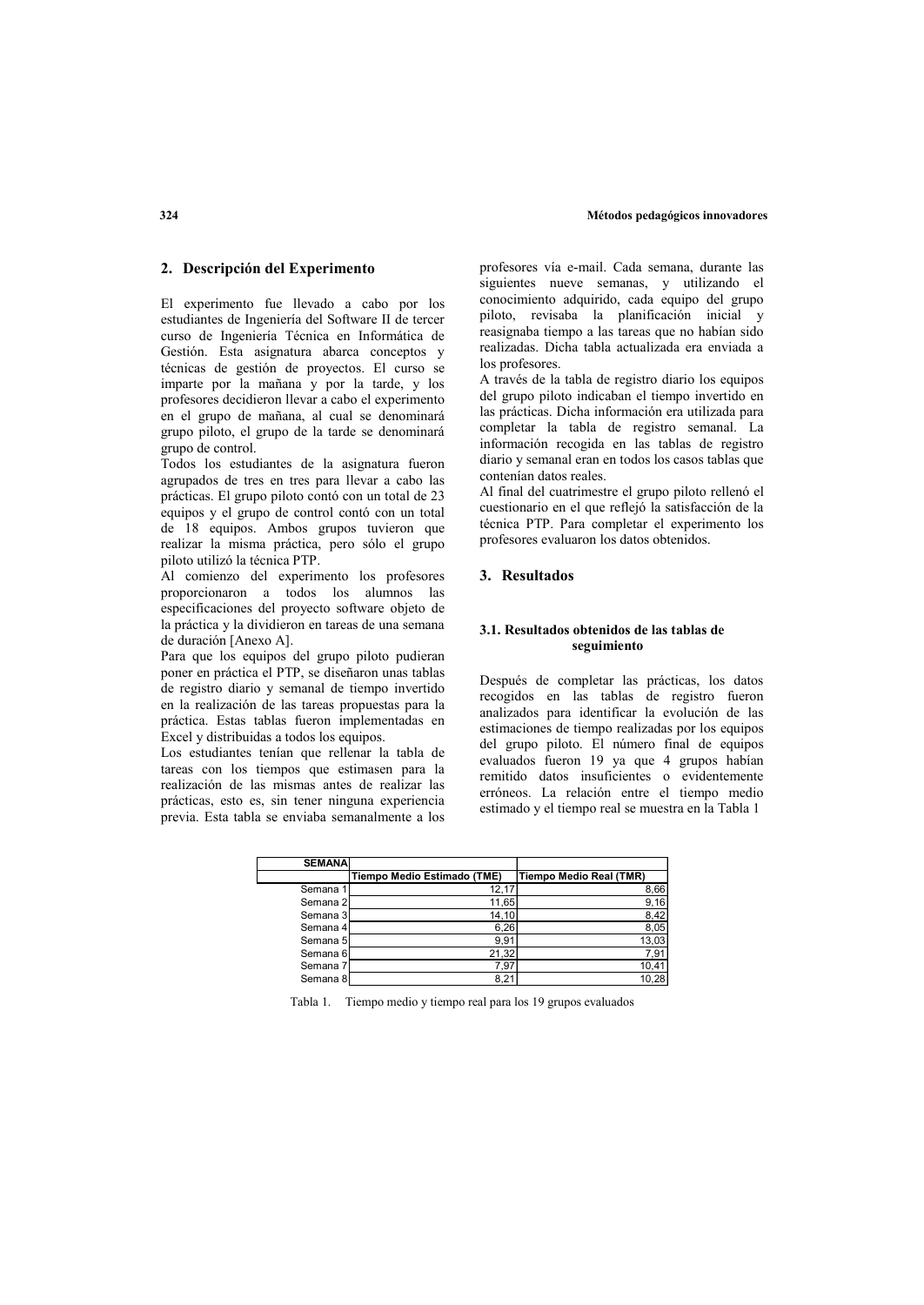#### IX Jornadas de Enseñanza Universitaria de la Informática

Los datos de la Tabla 1 pueden observarse en la figura 1. Si analizamos con detenimiento dicho gráfico, podemos concluir que al comienzo del proyecto el tiempo medio estimado era siempre superior al tiempo medio que realmente se dedicaba a completar las tareas asignadas. Esta tendencia a la sobreestimación se da siempre en equipos inexpertos pero una vez que los equipos del grupo piloto fueron adquiriendo experiencia v utilizando el PTP dicha tendencia a la sobreestimación se invirtió (a partir de la cuarta semana) pasándose a observar una tendencia a la subestimación.

Mención a parte merecen los resultados obtenidos para la semana 6, en la que se observa una clara sobreestimación del esfuerzo. Este valor anómalo se puede explicar si se tiene en cuenta que las tareas que los profesores habían planificado, para ser realizadas por los alumnos en dicha semana eran absolutamente desconocidas para ellos, lo cual dificultaba sobremanera la realización de las estimaciones conducentes a determinar el tiempo que habría de emplearse para completarla.

La figura 2 muestra la diferencia entre los valores de tiempo estimado y observado para la realización de las tareas. Se han tomado en valor absoluto porque lo que se intenta resaltar es la exactitud en las estimaciones, sin tener en cuenta si se subestima o se sobreestima. Se ha excluido del análisis la información recogida para la semana 6 porque es un valor claramente anómalo. Como puede observarse en la línea de tendencia existe una disminución en el error absoluto cometido al tomar las estimaciones como valores reales, por lo que la aplicación del PTP está teniendo un efecto inequívocamente positivo en la capacidad de los equipos para estimar con precisión las tareas que deben acometer para la realización del trabajo práctico propuesto.



Figura 1. Relación entre tiempo medio estimado y tiempo real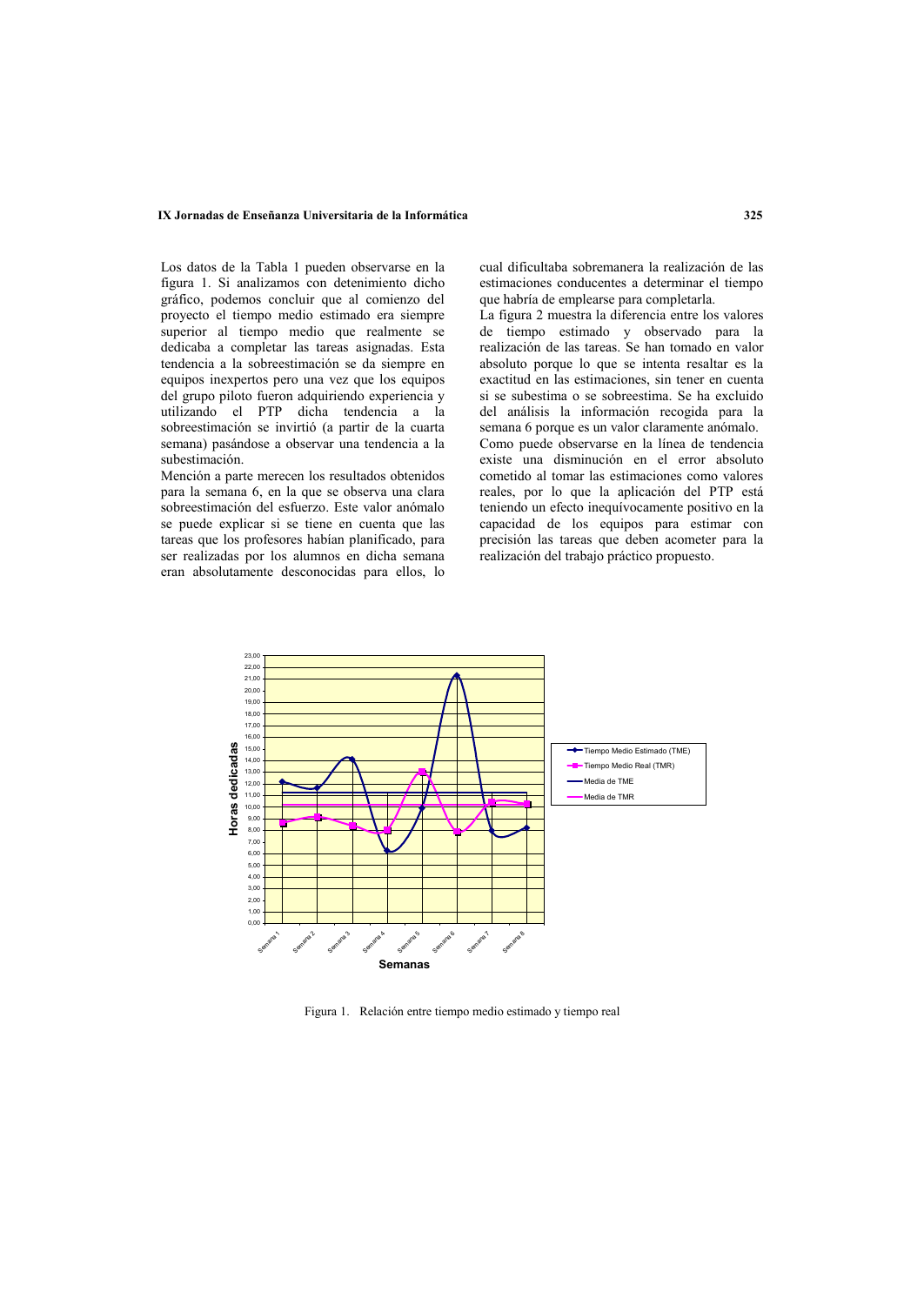

Figura 2. Diferencia entre tiempo medio estimado y real Resultados obtenidos del nivel de satisfacción de los estudiantes

En la Tabla 2 se presentan los resultados obtenidos de los cuestionarios de valoración personal de la técnica de PTP.

Cada una de las afirmaciones ha sido evaluada independientemente y los datos aparecen en Figura 3.

Cuestionario de satisfacción sobre PTP

|              | Valor 1:<br>Desacuerdo | Valor 2:<br>Indiferente | acuerdo | Valor 3: De Valor 4: Completamente de<br>Acuerdo | No sabe/ No<br>contesta |
|--------------|------------------------|-------------------------|---------|--------------------------------------------------|-------------------------|
| Afirmación 1 |                        |                         | 36      | 10 <sub>1</sub>                                  |                         |
| Afirmación 2 |                        | 19                      | 26      | 15                                               |                         |
| Afirmación 3 |                        | 22                      | 23      | $\sim$                                           |                         |
| Afirmación 4 |                        | 19                      | 32      |                                                  |                         |
| Afirmación 5 |                        | 15 <sub>l</sub>         | 28      | 13                                               |                         |
| Afirmación 6 |                        |                         | 24      |                                                  |                         |
| Afirmación 7 |                        | 25                      | n.      |                                                  |                         |
| Afirmación 8 |                        |                         | 26      | 19                                               | 4                       |

Tabla 2. Resultados de los cuestionarios de satisfacción personal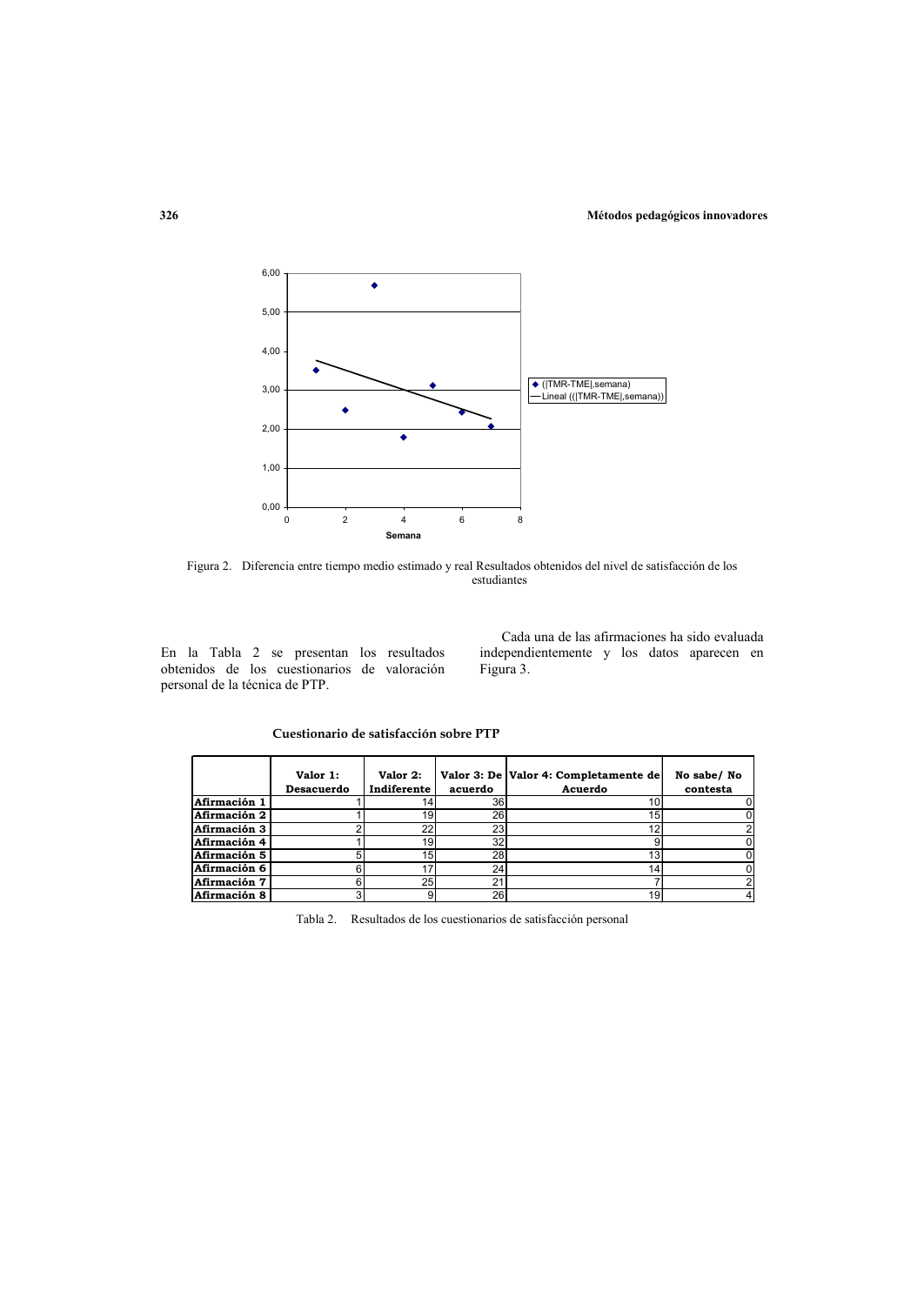

Figura 3. Resultados de los cuestionarios de satisfacción

# 4. Conclusiones

Durante la realización de este experimento se tuvieron que resolver algunos problemas, principalmente relacionados con un mal entendimiento de algunos aspectos de las tareas y la técnica que se estaba utilizando.

Del análisis de las hojas de seguimiento de tareas se puede concluir que la técnica PTP fue bien aceptada por los estudiantes. Sin embargo debemos resaltar que los estudiantes tuvieron dificultades en aprender a estimar utilizando esta técnica, ya que las tareas eran completamente diferentes cada semana, lo cual no les permitía utilizar la experiencia adquirida en actividades previas para estimar el tiempo de desarrollo de las actividades siguientes. Este sería un aspecto muy importante a tener en cuenta para alguien que estuviera interesado en repetir la experiencia. Una posible solución sería introducir tareas semejantes a lo largo del desarrollo del proyecto.

Con el fin de comprobar el impacto que el uso de la técnica de PTP ha tenido en las calificaciones,

se comparan en la Figura 4 las calificaciones obtenidas en el grupo piloto y en el de control. El grupo de control tiene una media de 7,1 mientras que en el grupo piloto es de 7,0. Esto indica claramente que el exceso de carga teórica que implicó el aprendizaje de la técnica PTP no afectó a las notas obtenidas por los alumnos sobre el temario oficial de la asignatura. Sin embargo la aplicación de la técnica PTP incidió en la mejora de la calidad de las prácticas de los equipos pertenecientes al grupo piloto.

Como se puede ver en el anexo A las tareas propuestas a los alumnos se corresponden con distintas partes de un trabajo práctico particularizado para la asignatura de ingeniería II, pero para aplicarlo a otras materias sería suficiente con<sup>-</sup>

- $\mathbf{1}$ Realizar un seminario previo de aproximadamente dos horas  $de$ duración sobre PTP
- $2^{\circ}$ Dividir la practica correspondiente en tareas simples y evaluar cada una de ellas por separado.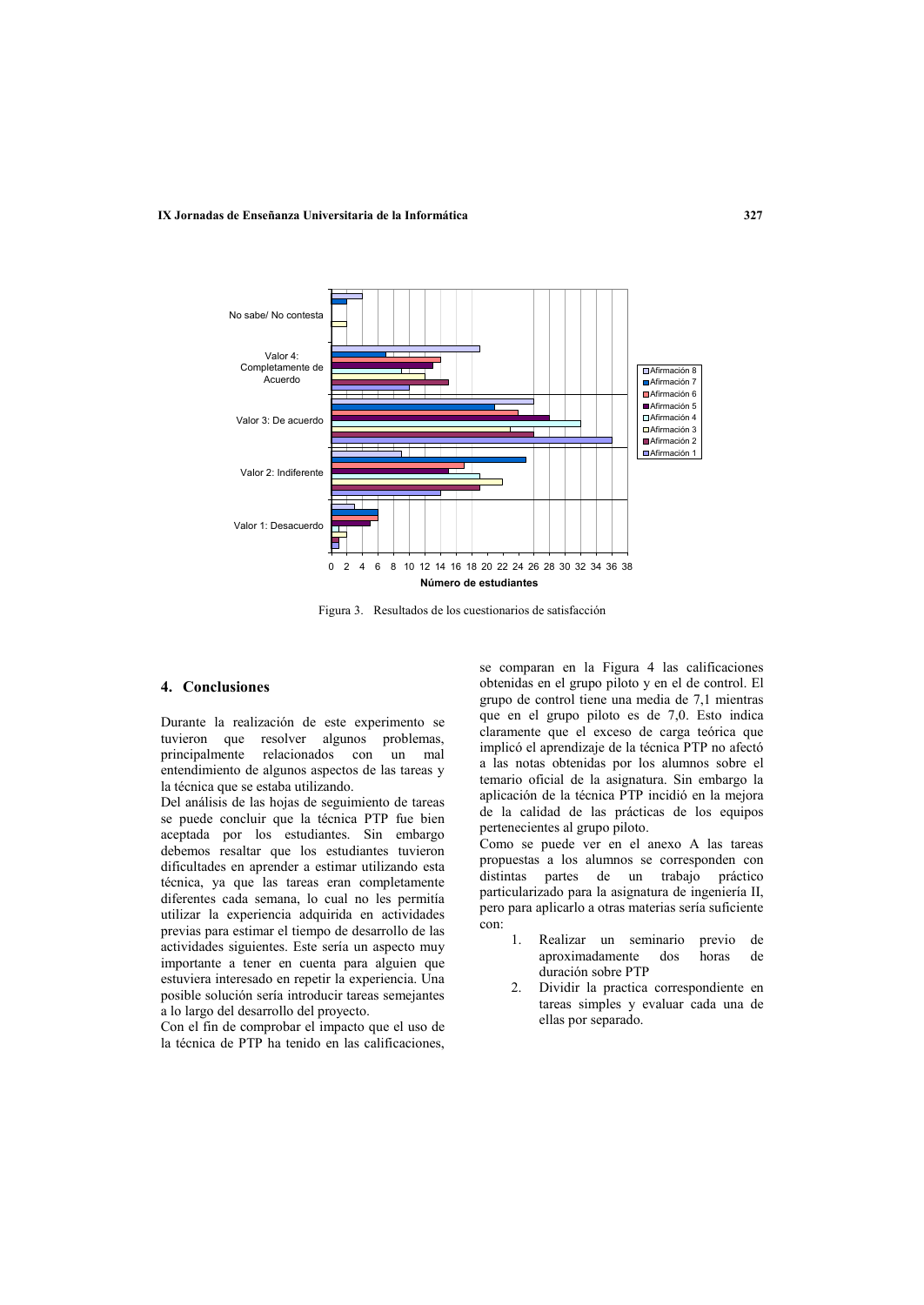

Figura 4. Distribución de calificaciones

### Referencias

- [1] Disney-AM, Johnson-PM A critical analysis of PSP data quality: results from a case study. Empirical Software Engineering. Vol 4 nº4, 1999; p. 317-49.
- [2] Humphrey, Watts S. (1999), Introduction to the Personal Software Process. SEI Series in Software Engineering, Addison Wesley.
- [3] Humphrey-WS Introducing the personal software process. Software Eng. Inst., Carnegie Mellon Univ., Pittsburgh, PA, USA. Annals-of-Software-Engineering. vol.1; 1995; p.311-25
- [4] Miller-J; Mingins-C Putting the practice into software engineering education. Proceedings. 1998 International Conference Software Engineering: Education and Practice (Cat. No.98EX220). IEEE Comput. Soc. Los Alamitos, CA, USA; 1998; xi+421 pp. p.200- $\mathbf{Q}$
- [5] Mingins-G; Miller-J; Dick-M; Postema-M -How we teach software engineering. JOOP. vol.11, no.9; Feb. 1999; p.64-6, 74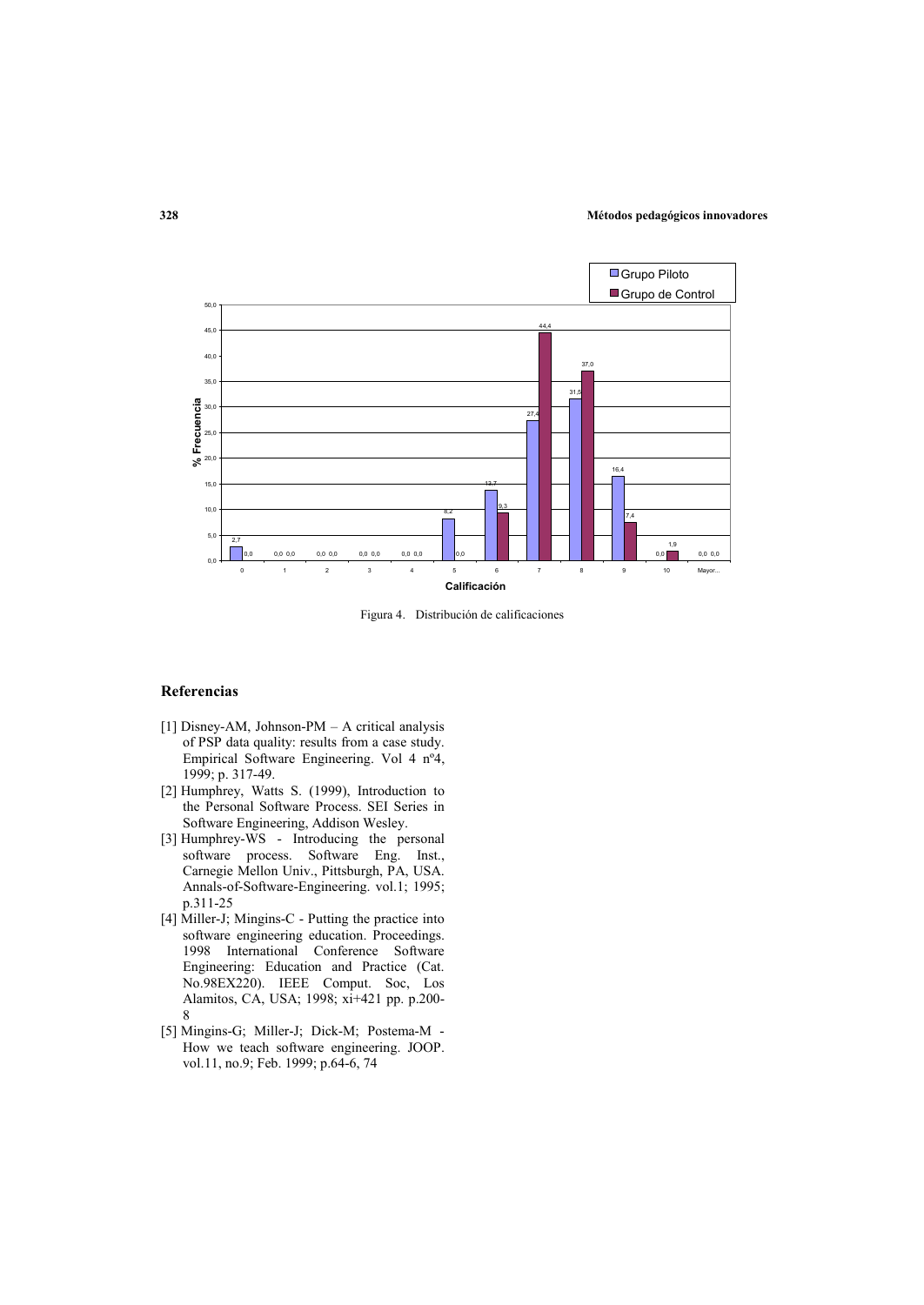|                                                                                                                                                                                                                                                                                                                             |                                                     |                 |         |            | Práctica Nº:                      |  |
|-----------------------------------------------------------------------------------------------------------------------------------------------------------------------------------------------------------------------------------------------------------------------------------------------------------------------------|-----------------------------------------------------|-----------------|---------|------------|-----------------------------------|--|
| Grupo Nº:<br>Componentes:                                                                                                                                                                                                                                                                                                   |                                                     |                 |         |            |                                   |  |
|                                                                                                                                                                                                                                                                                                                             |                                                     |                 |         |            |                                   |  |
| realizar:<br><b>FECHA</b>                                                                                                                                                                                                                                                                                                   |                                                     | Tiempo estimado |         |            |                                   |  |
| Lectura detallada y comprensión<br>de la especificación de<br>requisitos propuesta.<br>Primera aproximación a los<br>DFDs de nivel intermedio.<br>Construcción de los DFDs de                                                                                                                                               |                                                     |                 |         |            | Total<br>O<br>$\Omega$            |  |
| Construcción del modelo de<br>datos correspondiente al caso<br>de estudio.<br>Versión definitiva de los DFDs<br>de nivel intermedio.<br>Construcción de los DFDs de<br>nivel inferior y cero (Diagrama                                                                                                                      |                                                     |                 |         |            | $\Omega$<br>0<br>$\mathbf 0$<br>0 |  |
| Modelo E/R normalizado.<br>Comprobar la consistencia entre<br>modelo de procesos y modelo<br>lógico del proyecto.<br>Refinar la hoja Excel de<br>estimación que automatiza la<br>estimación del proyecto por el<br>método MK-II, con los<br>parámetros concretos del<br>provecto actual.                                    |                                                     |                 |         |            | $\Omega$<br>Ò                     |  |
| Contar entradas, salidas y<br>entidades para cada transacción<br>lógica definida.<br>Asignar valores a las<br>características C1C19<br>propuestas por el método de<br>estimación, para cada<br>transacción lógica.                                                                                                          |                                                     |                 |         |            | n                                 |  |
| Documentar adecuadamente<br>todo lo necesario para hacer<br>entrega de una memoria con el<br>modelo de procesos, modelo de<br>datos y estimación realizada.<br>Así como una explicación de los<br>motivos que han llevado a la<br>selección de los valores de las<br>características C1C19 de las<br>transacciones lógicas. |                                                     |                 |         |            |                                   |  |
| Lectura detallada del enunciado<br>de la práctica correspondiente a<br>"Organización, Planificación, y<br>Seguimiento de Proyectos".                                                                                                                                                                                        |                                                     |                 |         |            | O                                 |  |
| Si se aportan nuevos datos al<br>proyecto, re-estimar.<br>Lectura detallada de los pasos<br>propuestos en la metodología<br>Métrica Versión 2.0, relación<br>entre estos y productos a<br>obtener.<br>Construcción de los WBS, PBS                                                                                          |                                                     |                 |         |            | 0                                 |  |
|                                                                                                                                                                                                                                                                                                                             | TAREA<br>nivel intermedio<br>de contexto).<br>v RBS | Clase           | Estudio | Ejercicios | Práctica                          |  |

# Anexo A. Distribución semanal de tareas